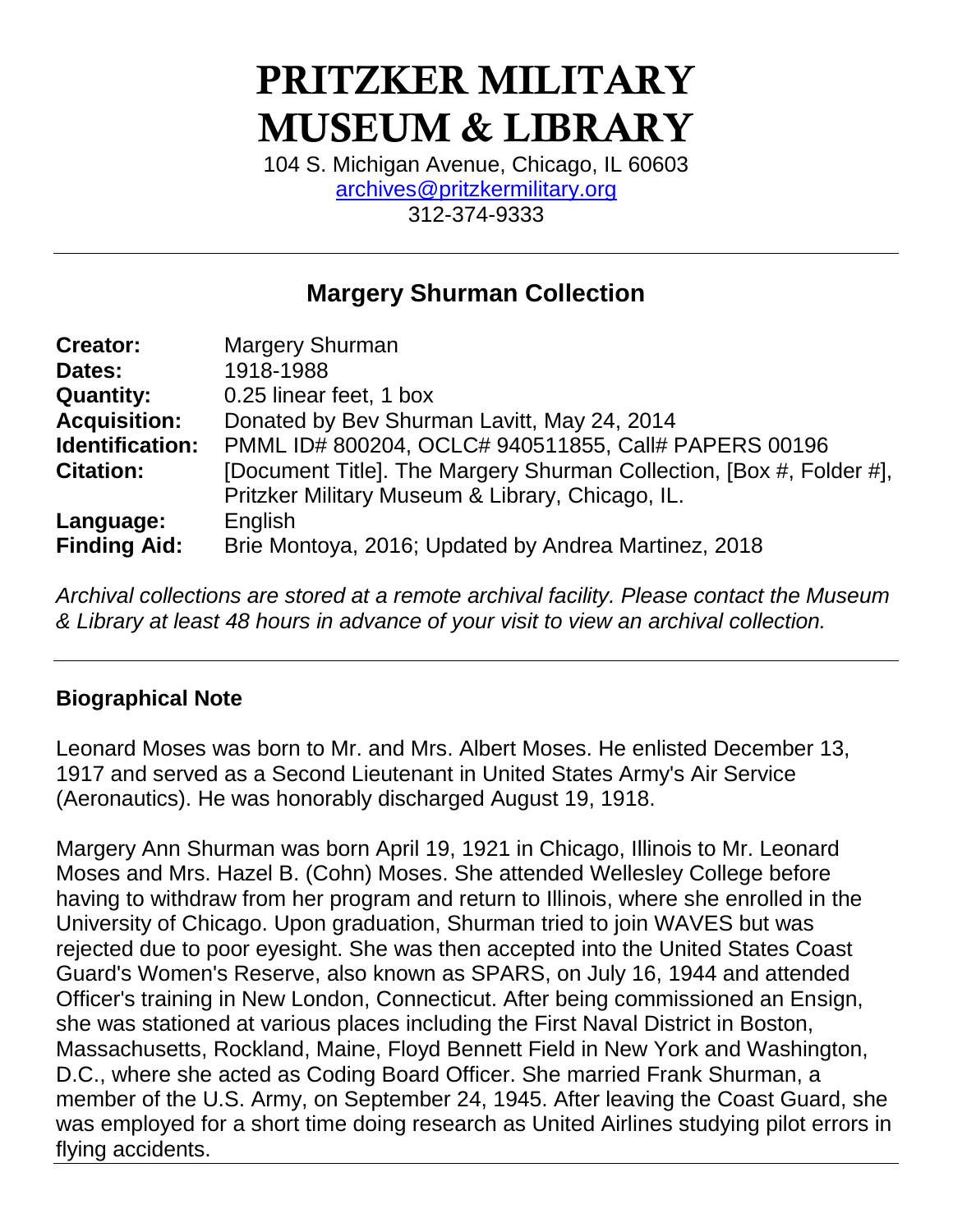## **Scope and Content of the Collection**

The Margery Shurman Collection consists of memoirs, uniform pieces, photographs, and certificates. The vast majority of the collection relates to Shurman's time in World War II. A small portion of the collection relates to her father, Leonard Moses, and his service in World War I. The collection arrived in folders and a box. All items were reorganized by museum staff; uniform items were separated from the collection, as well as a sketch that was removed from its frame.

## **Arrangement**

The collection arrived in no discernable order. Staff has arranged the collection. The collection consists of four series:

## **Series One: Personal Papers**

This series consists of correspondence to and from Leonard Moses and Margery Shurman. It also includes military and personal biographical materials for both Leonard Moses and Margery Shurman. There are materials pertaining to Moses' time as a pilot during World War I and Shurman's time in the Coast Guard during World War II. Shurman began writing her memoirs and photocopied drafts of chapters are included. Pieces from Shurman's SPARS uniform have been separated from the collection.

#### **Series Two: Ephemera**

This series contains photocopies of items that pertained to Margery Shurman's military career and life. A pencil sketch of Margery Shurman in uniform has been separated from the series.

## **Series Three: Photographs**

This series contains a photograph reprint of Leonard Moses in aviation gear and a photograph of Margery Shurman's SPAR Communication Officer's Class.

## **Rights**

Copyrights held by Bev Shurman Lavitt were transferred to the Pritzker Military Museum & Library. All other rights are held by the author or publisher. Users assume responsibility for following copyright laws as established by US Code Title 17. **Separations:**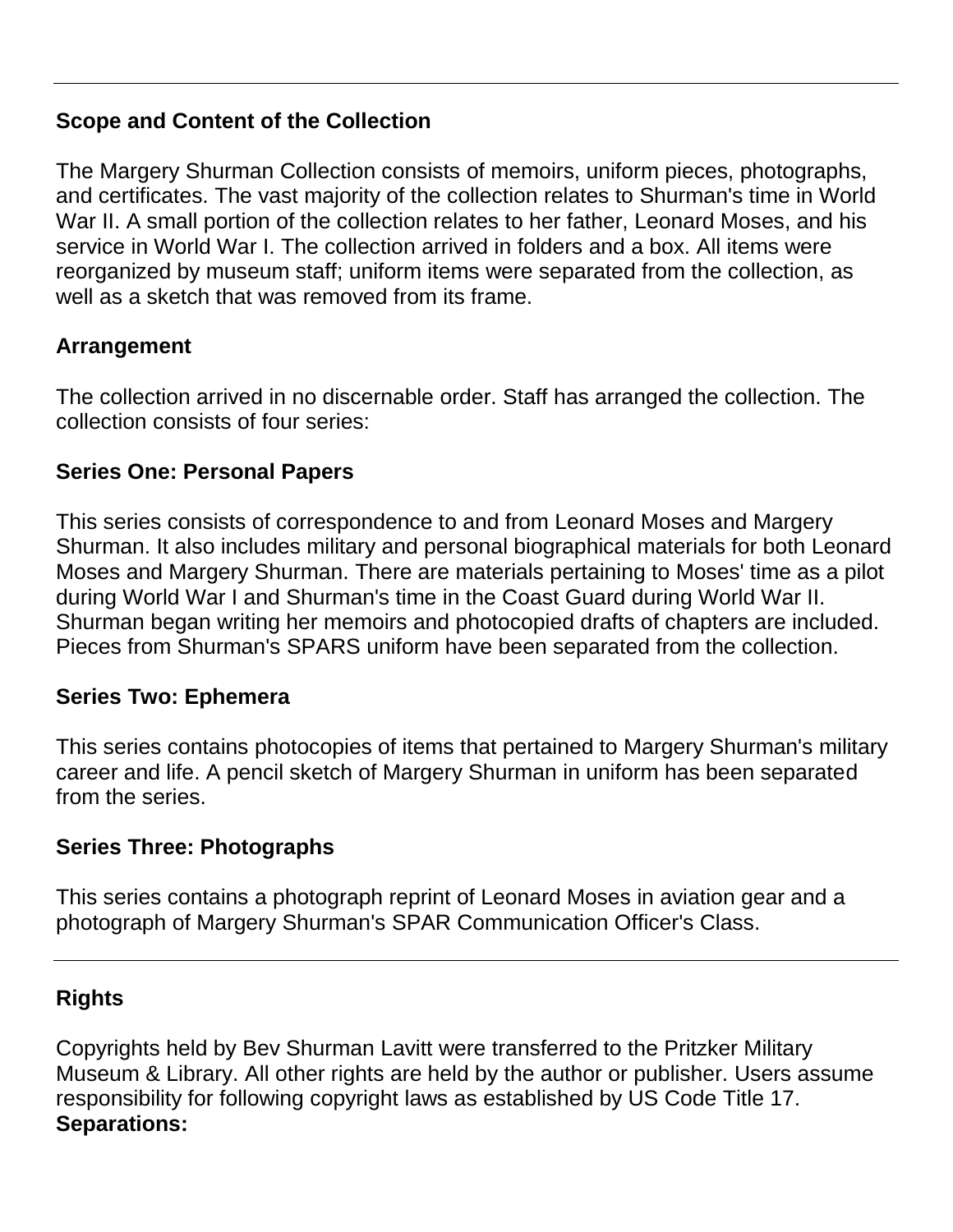| Item ID   | Call<br><b>Number</b> | <b>Description</b>                                                                                                      | Location |
|-----------|-----------------------|-------------------------------------------------------------------------------------------------------------------------|----------|
| 800204022 |                       | Blue SPARS service dress jacket with Ensign rank<br>sleeve braid; missing buttons, Margery Moses<br>nametag sewn inside |          |
| 800204023 |                       | <b>Blue SPARS service dress skirt</b>                                                                                   |          |
| 800204024 |                       | <b>Blue SPARS officer cap</b>                                                                                           |          |
| 800204025 |                       | Blue SPARS garrison cap - Margery A. Moses<br>nametag sewn inside                                                       |          |
| 800204026 |                       | <b>Black work uniform tie</b>                                                                                           |          |
| 800204027 |                       | Black work uniform tie                                                                                                  |          |
| 800204028 |                       | Black work uniform tie - Nellie Peterson nametag<br>sewn inside                                                         |          |
| 800204029 |                       | Gray and white pinstriped seersucker crown cover<br>for officer's cap                                                   |          |
| 800204030 |                       | Blue plastic rain crown cover for officer's cap                                                                         |          |
| 800204031 |                       | White crown cover for officer's cap                                                                                     |          |
| 800204032 |                       | White crown cover for officer's cap                                                                                     |          |
| 800204033 |                       | <b>Blue havelock cover</b>                                                                                              |          |
| 800204035 |                       | Pencil sketch of Margery Shurman in uniform - done<br>by Fritz Ress in Baltimore, Maryland on 4/19/1946                 |          |

## **Key Subjects**

This collection is indexed under the following headings in the Library's online catalog. Researchers interested in materials about related topics, persons, or places should search the catalog using these subject headings.

## **Subjects**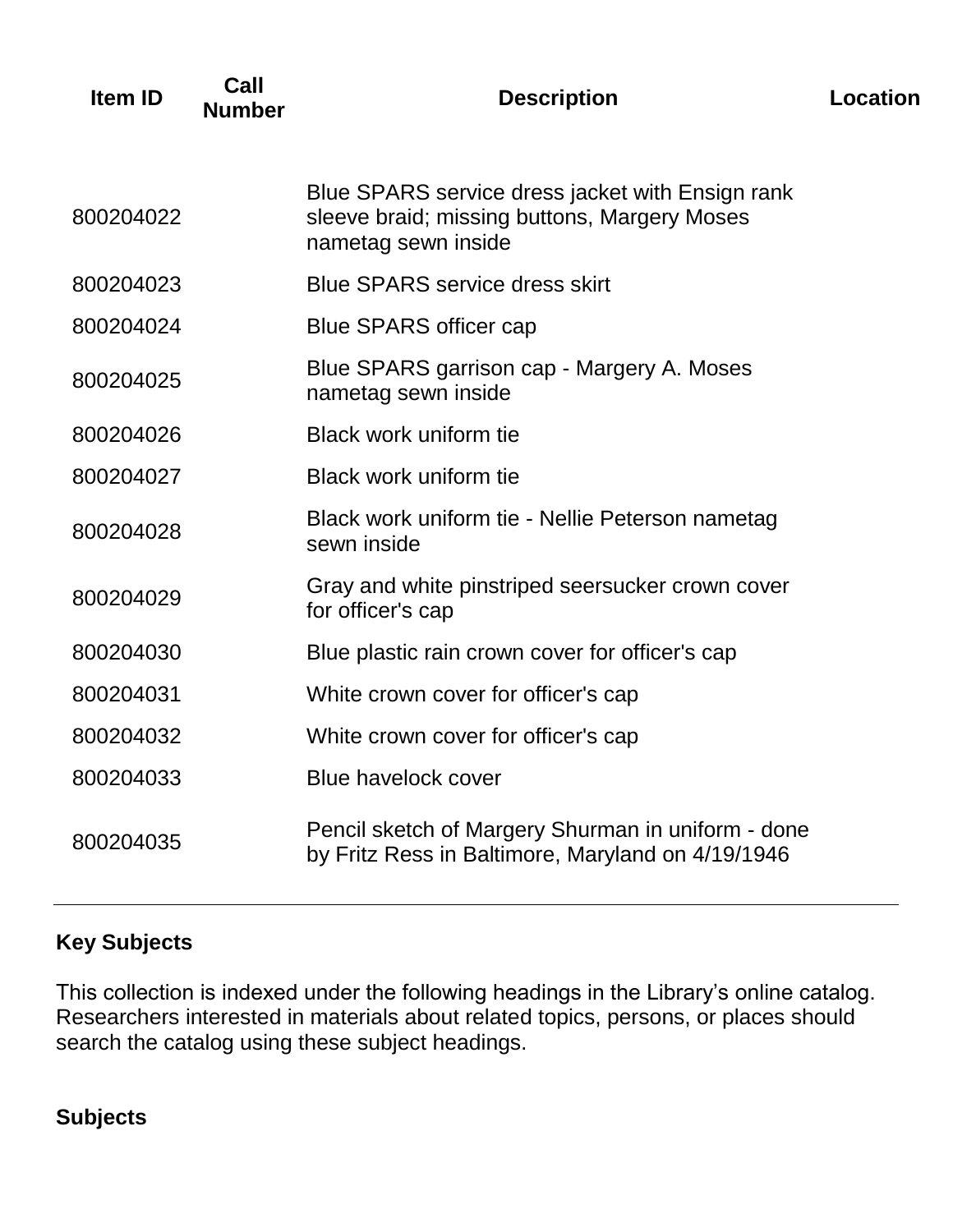United States. -- Army. -- Air Service. United States. -- Coast Guard. -- Women's Reserve. V-E Day, 1945. World War, 1939-1945 -- Participation, Female.

## **Container List**

| <b>Box Folder</b> | Item ID $#$ | <b>Title</b>                                                                                                                                                                   | <b>Dates</b>                       |
|-------------------|-------------|--------------------------------------------------------------------------------------------------------------------------------------------------------------------------------|------------------------------------|
|                   |             | Series 1: Personal Papers, Bulk 1918 and<br>1945-1947, 1920, 1988, n.d.                                                                                                        |                                    |
| 1                 |             | <b>Correspondence</b>                                                                                                                                                          | 1920, 1946-<br>1947, 1988,<br>n.d. |
|                   | 800204001   | Letter to Leonard Moses from the Chief of Air<br>Service - returning his pilot book                                                                                            | 12/27/1920                         |
|                   | 800204002   | Letter to Margery Shurman regarding her<br>transfer to the 3rd Coast Guard District                                                                                            | 4/23/1946                          |
|                   | 800204003   | Letter to Margery Shurman regarding the<br>termination of her appointment in the U.S.<br><b>Coast Guard</b>                                                                    | 11/21/1947                         |
|                   | 800204004   | Photocopy of letter to Wellesley College from<br>Margery Shurman - asking that a contribution<br>to the school from her and her husband be in<br>honor of Agusta Rahr Hamilton | 7/20/1988                          |
|                   | 800204005   | Telegram to Margery Shurman from Frank<br>Shurman                                                                                                                              | n.d.                               |
| $\mathbf 2$       |             | <b>Biographical Materials - Military</b>                                                                                                                                       | 1918, 1945-<br>1946, n.d.          |
|                   | 800204006   | Honorable Discharge certificate - as 2nd<br>Lieut. A.S.A.U.S.A.                                                                                                                | 8/19/1918                          |
|                   | 800204007   | International Aero Club of America Aviator's<br>Certificate booklet - Leonard Moses, No.<br>3348                                                                               | 12/20/1918                         |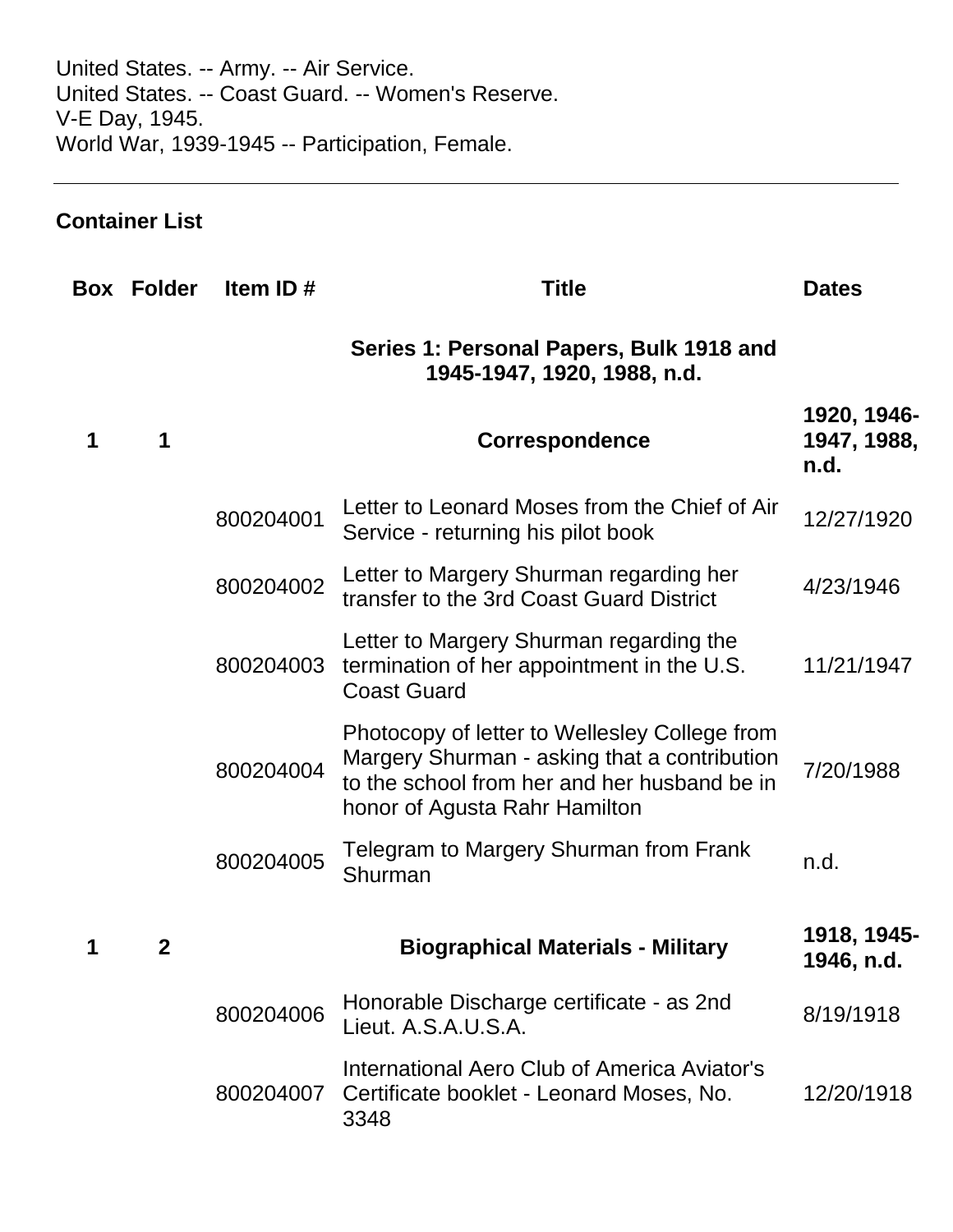|   |   | 800204008 | U.S. School of Military Aeronautics Pilot's<br><b>Book - Leonard Moses</b>                                                                                                                                                                                    | 12/27/1918 |
|---|---|-----------|---------------------------------------------------------------------------------------------------------------------------------------------------------------------------------------------------------------------------------------------------------------|------------|
|   |   | 800204009 | Individual Record Card, Aviation Section,<br><b>Signal Corps</b>                                                                                                                                                                                              | 12/27/1918 |
|   |   | 800204010 | Honorable Discharge certificate - as 2nd<br>Lieut. Air Service (Aeronautics)                                                                                                                                                                                  | 12/27/1918 |
|   |   | 800204011 | United States Coast Guard diplomas for<br><b>Communications Operation - Ensign Margery</b><br>A. Moses                                                                                                                                                        | 7/28/1945  |
|   |   | 800204012 | Notice of Separation from the U.S. Naval<br>Service-Coast Guard - Margery Shurman                                                                                                                                                                             | 5/31/1946  |
|   |   | 800204013 | U.S. Coast Guard Identification Card for<br>Margery A. Moses                                                                                                                                                                                                  | n.d.       |
|   |   | 800204014 | Certificate of thanks signed by Harry Truman                                                                                                                                                                                                                  | n.d.       |
|   |   | 800204015 | Photocopy of Margery Shurman in uniform<br>standing in front of a building                                                                                                                                                                                    | n.d.       |
|   |   | 800204016 | Photocopy of a headshot of Margery<br>Shurman in uniform                                                                                                                                                                                                      | n.d.       |
| 1 | 3 |           | <b>Biographical Materials - Personal</b>                                                                                                                                                                                                                      | n.d.       |
|   |   | 800204017 | Photocopy of short except of an<br>autobiography of Margery Shurman                                                                                                                                                                                           | n.d.       |
|   |   | 800204018 | Photocopy of excerpts of Margery Shurman's<br>drafted memoir titled "My Red Face" - details<br>on Shurman's time signing up for WAVES,<br>joining SPAR, Officer training in Connecticut,<br>being commissioned as an Officer, her<br>wedding to Frank Shurman | n.d.       |
|   |   |           |                                                                                                                                                                                                                                                               |            |
|   |   | 800204019 | Photocopy of pages 19-23 of Margery<br>Shurman's drafted memoir - details of her life<br>right before enlistment, the Coast Guard<br>Academy, assignments in Boston, Maine,<br>New York, and a bit of post-armed forces life                                  | n.d.       |